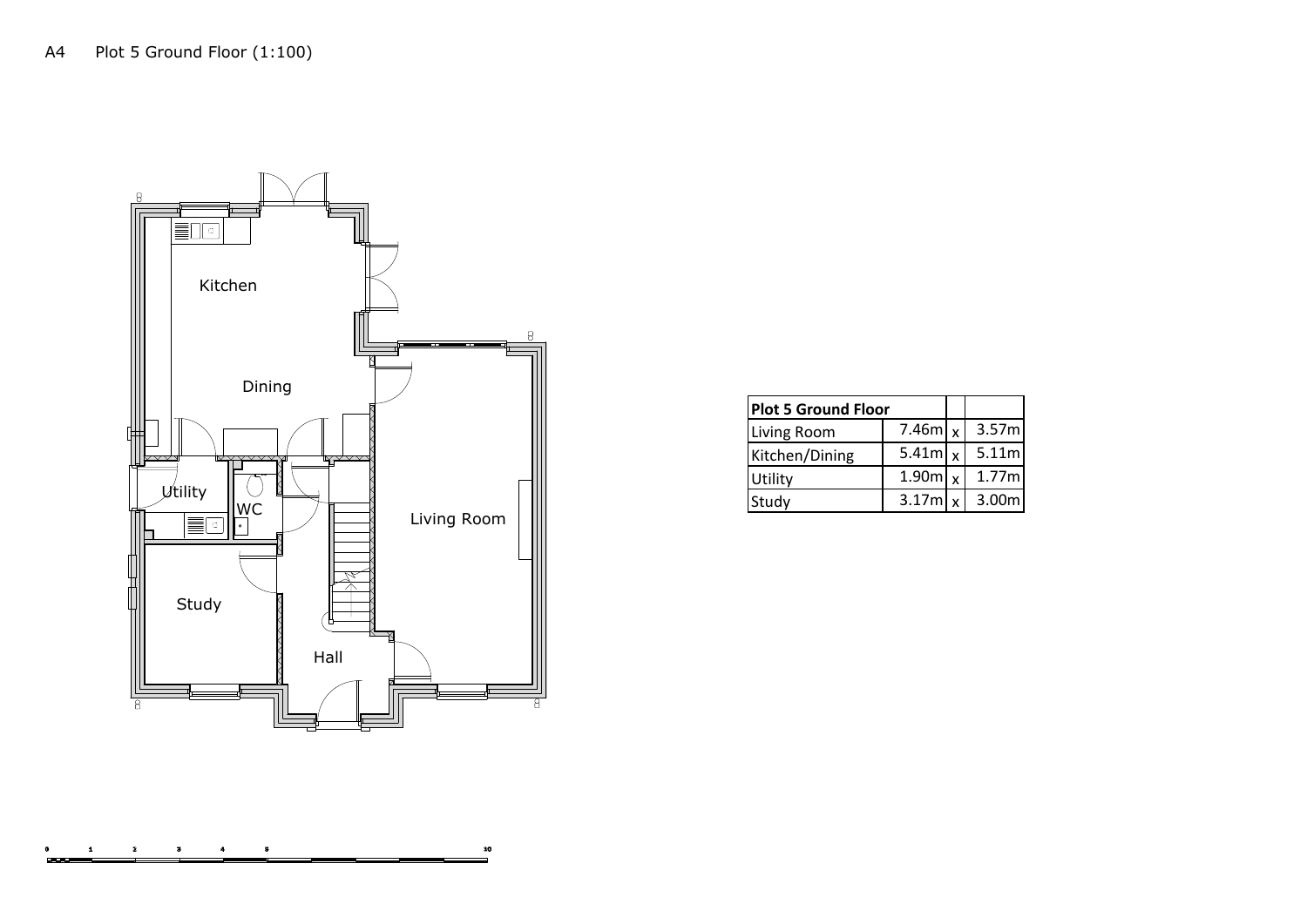

|  | <b>Plot 5 First Floor</b> |                         |                   |
|--|---------------------------|-------------------------|-------------------|
|  | Bedroom 1                 | $4.65m$ $x$             | 5.11 <sub>m</sub> |
|  | Ensuite                   | $3.00m$ $x$             | 2.53ml            |
|  | Bedroom 2                 | $3.66m$ $x$             | 3.57ml            |
|  | Bedroom 3                 | $3.66m$ $x$             | 3.57ml            |
|  | <b>Bathroom</b>           | $3.17$ m $\overline{x}$ | 3.00 <sub>m</sub> |

--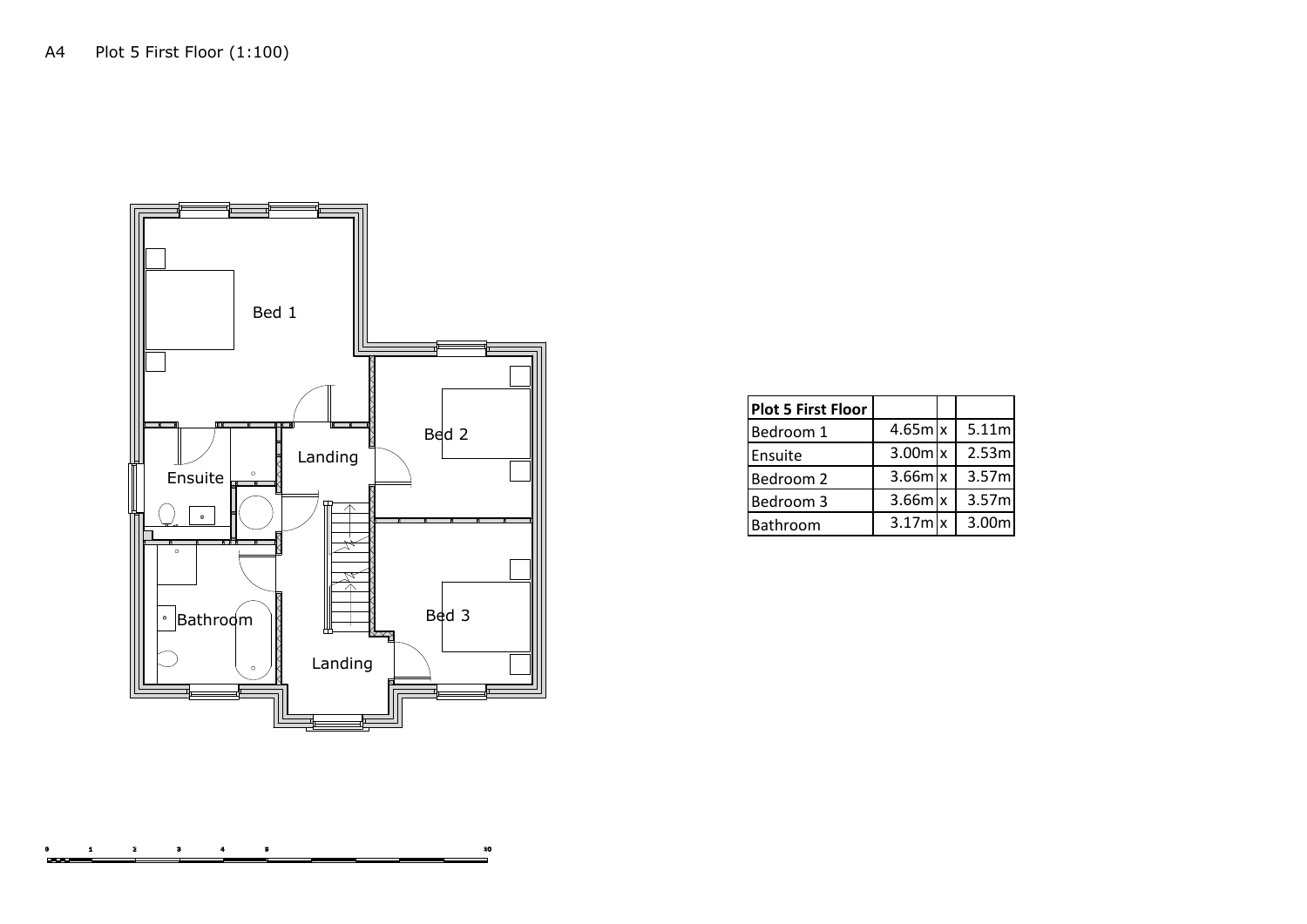

|        | <b>Plot 5 Second Floor</b> |                       |                   |
|--------|----------------------------|-----------------------|-------------------|
|        | Bedroom 4                  | 5.87m $\vert x \vert$ | 3.57ml            |
|        | Bedroom 5                  | $3.42m$ <sub>x</sub>  | 3.00 <sub>m</sub> |
| Shower |                            | 3.00 $m_x$            | 2.32ml            |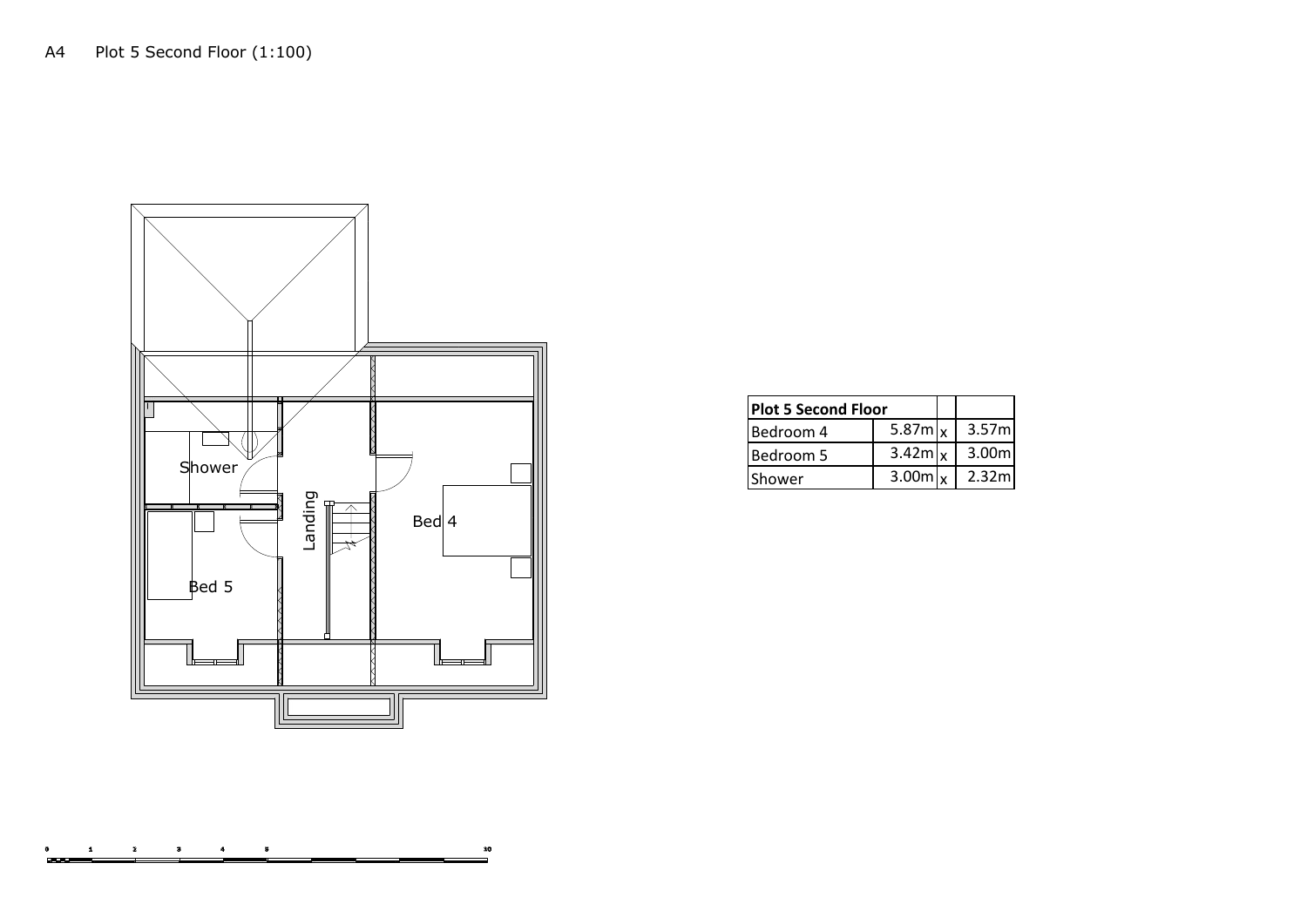

| Kitchen |                            |                       |              |       |
|---------|----------------------------|-----------------------|--------------|-------|
|         | <b>Plot 6 Ground Floor</b> |                       |              |       |
|         | Living Room                | 7.46m                 | $\mathbf{x}$ | 3.57m |
|         | Kitchen/Dining             | 5.41 <sub>m</sub>     | $\mathbf{x}$ | 5.11m |
|         | Utility                    | 1.90m                 | $\mathbf{x}$ | 1.77m |
|         | Study                      | 3.17m                 | $\mathbf{x}$ | 3.00m |
|         |                            |                       |              |       |
|         | <b>Plot 7 Ground Floor</b> |                       |              |       |
| Dining  | Living Room                | 4.61m $\vert x \vert$ |              | 3.87m |
|         | Kitchen/Dining             | 7.91m                 | $\mathbf{x}$ | 3.41m |
|         |                            |                       |              |       |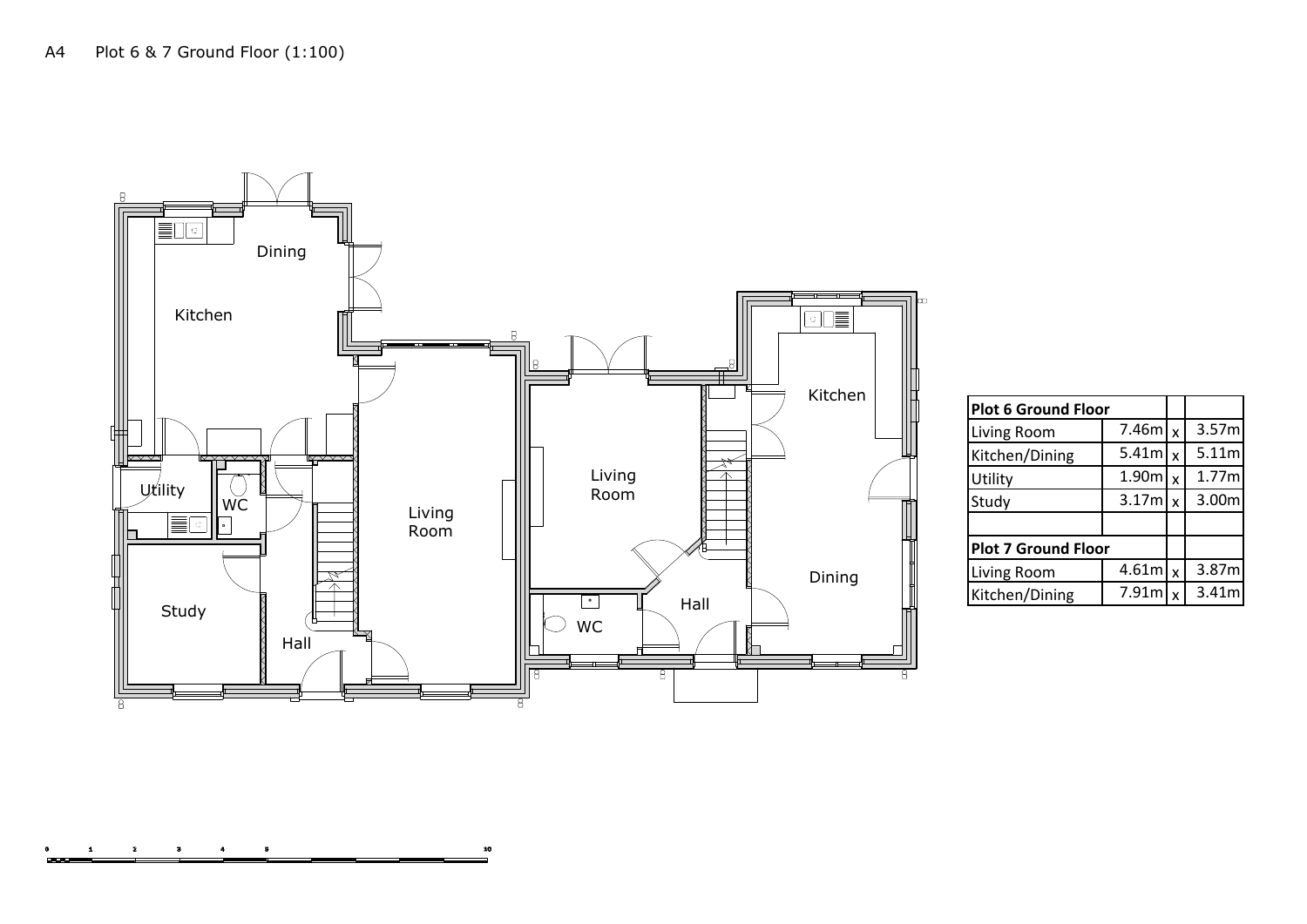

| Bed 1               | <b>Plot 6 First Floor</b> |                       |          |                   |
|---------------------|---------------------------|-----------------------|----------|-------------------|
|                     | Bedroom 1                 | $5.11m$ <sub>x</sub>  |          | 4.65m             |
|                     | Ensuite                   | $3.00m$ <sub>x</sub>  |          | 2.53 <sub>m</sub> |
|                     | Bedroom 2                 | 3.66m                 | <b>x</b> | 3.57m             |
|                     | Bedroom 3                 | $3.67m$ <sub>x</sub>  |          | 3.57m             |
| Dressing            | Bathroom                  | $3.17m$ <sub>x</sub>  |          | 3.00m             |
|                     |                           |                       |          |                   |
| $\ddot{\mathbf{a}}$ | <b>Plot 7 First Floor</b> |                       |          |                   |
| Ensuite             | Bedroom 1                 | 5.76 $m$ <sub>x</sub> |          | 3.41m             |
|                     | Bedroom 2                 | $3.40m$ <sub>x</sub>  |          | 2.77m             |
|                     | Bedroom 3                 | $2.77m$ <sub>x</sub>  |          | 2.58m             |
|                     | Bathroom                  | $2.82m$ <sub>x</sub>  |          | 2.02m             |